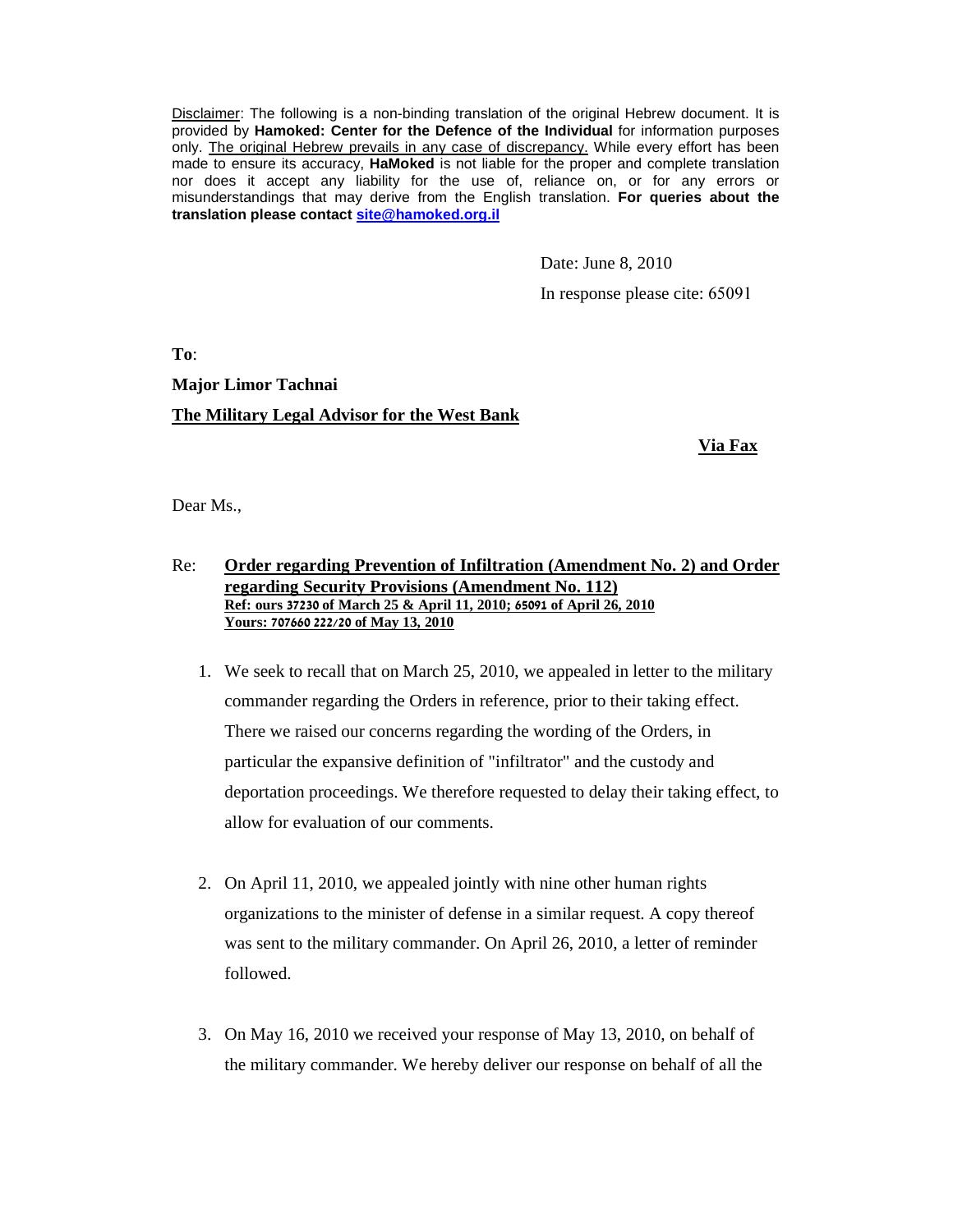organizations signatory to the letter of appeal of April 11, 2010.

4. Firstly, I shall note that your reply implies that many of our concerns were justified. Thus, for example, you letter makes explicit that the definition of "infiltrator" does indeed apply to Palestinians who relocated to the West Bank from the Gaza Strip; that an expulsion order can be executed without any judicial review; that a person can be held in custody for relatively lengthy periods before being brought before a quasi judicial review procedure, preliminary or periodic.

This stands in stark contrast to the appearance given in article 3 of your letter, that the amended order is intended solely to benefit persons designated for removal. We recall that HCJ 2737/04 **Kafarneh v. The IDF Commander in Gaza**, to which you referred, directly addresses the construction of a mechanism for internal judicial review regarding holding in custody, and makes no indication of a need to amend the definition of "infiltrators".

Furthermore, it is baffling that while you present the amendments as means to guarantee acceptable judicial review, it is clearly manifest in your reply that a person may be deported without pleading his case in the courts.

5. Regrettably, your reply answers none of our claims that as trustee of the West Bank, the commander exceeds his authority. For instance, in our letter of April 11, 2010, we clearly state that the military commander is obligated to secure the needs of the civilian population, and authorized to balance this concern with military needs in accordance with international law. Your response does not answer what worthy concern warrants the said amendments, which are consistent with neither the interests of the population nor military needs.

To the matter itself: in your response you seek to provide your own interpretation of the orders, which is meant to appease some of our concerns. With respect, the numerous interpretations, explanations and declarations of intent, of one sort or another, do nothing but demonstrate the fundamental flaw

2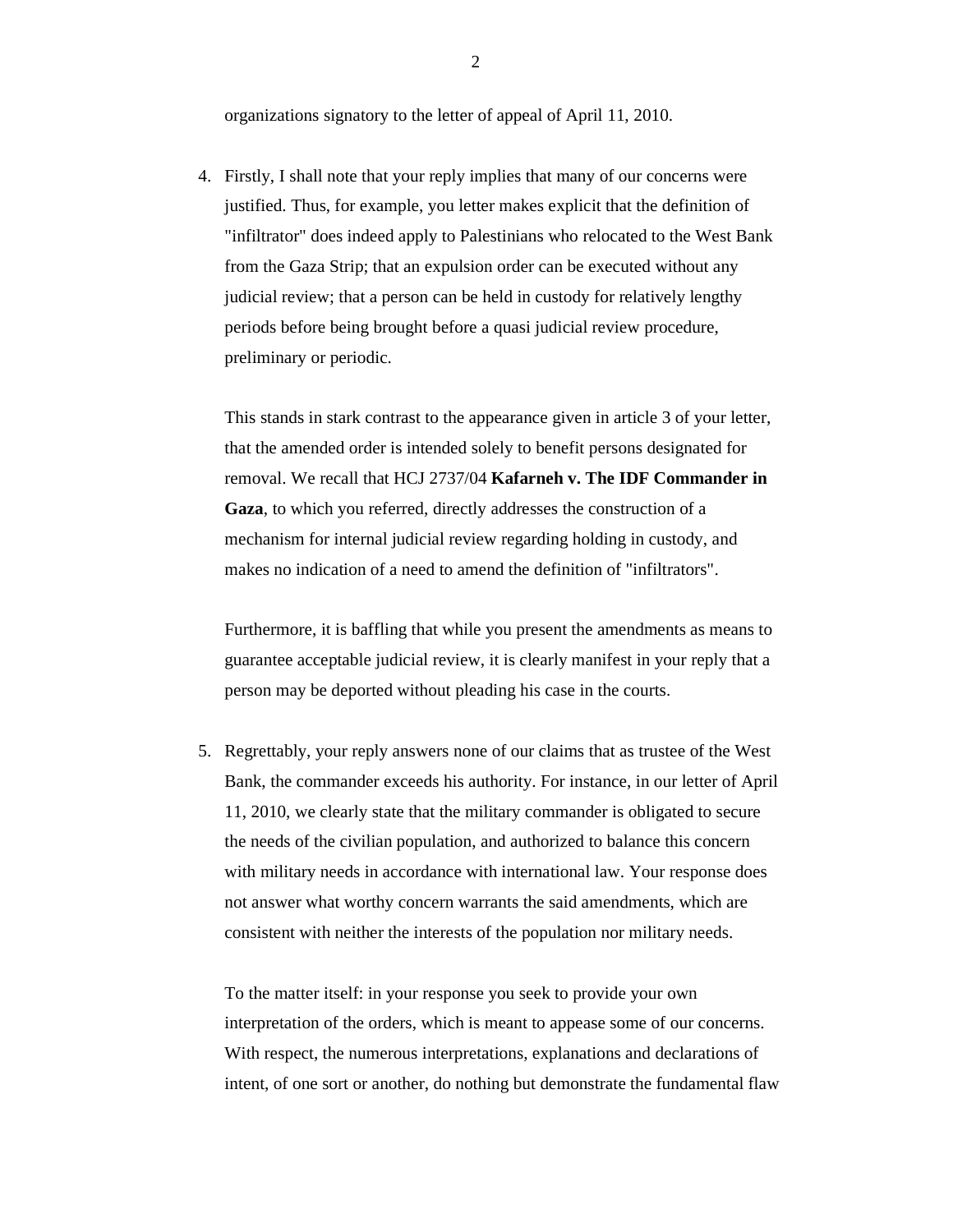of the orders: that their extremely loose wording is entirely dependent on shifting interpretations, explanations and interests. Insofar as the commander puts forth an interpretation which is not expressly stipulated by the wording of the orders, their language must be revised.

It is derivative of the principle of legality, according to which any piece of legislation must be clear and unequivocal. The answer as to what is allowed and what is not, should be explicit in the order itself and not in the musings of the person entrusted with its execution (see HCJ 113/52, **Zaks v. Minister of Trade and Industry**, *Piskey Din* 6 696, 702).

It seems that not a single citizen of the State of Israel would have acquiesced to a statutory law allowing, by its language, to view him as an infiltrator in his own land, merely due to an alleged internal interpretation of it by government agencies.

6. We emphasize that our concerns as to the sincerity of the security forces' professed intentions for implementing the orders are increasing, in view of the fact that the military commander prefers to ply on them a profusion of explanations and winding interpretations, and yet insists on maintaining their vague and loose language.

If, indeed, as you claim, the orders are designed to be implemented in a restrictive, definitive, appropriate and legitimate manner, the insistence of the military commander on maintaining orders which, according to their language allow for massive deportations and severe infringements of international law is puzzling.

7. Before addressing several points issuing from your response, we note that it remains unclarified whether you hold the Order regarding Prevention of Infiltration as a the conclusive arrangement concerning forced removal of persons from the West Bank, or alternately, you regard the military commander as now possessing parallel powers - the Order regarding Prevention of Infiltration and also the Order regarding Closing of Territory.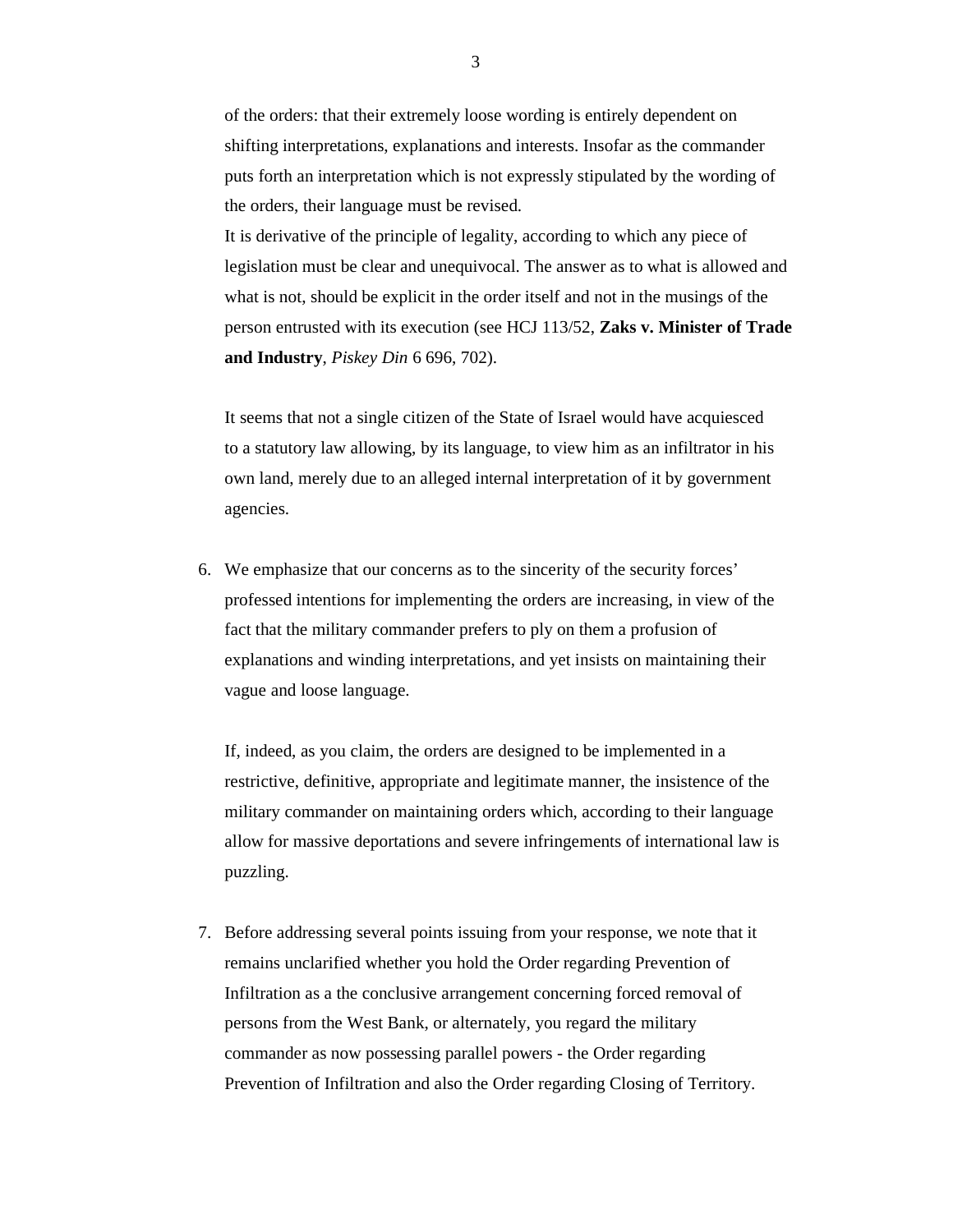Following are our comments, specific to some points issuing from your response:

# **A. The Definition of "Infiltrator"**

- 8. Firstly, we note that your claim that the orders apply to a negligible number of people is unclear, not least as you explicitly state in your response that Palestinians who relocated from Gaza are not exempt from obtaining permits as per the order. Let us recall that in a letter we received from the Coordinator of Government Activities in the Territories, of June 3, 2010, it was stated that in your own estimate, **upwards of thirty thousand Palestinians** who arrived from Gaza, are present in the West Bank.
- 9. To the matter itself: your proposed interpretation in article 7 of your letter, that the order cannot apply to anyone born in the West Bank, is not evident from the language of the order. As known, the order defines an infiltrator as a person who entered the Area unlawfully; **or** a person who is present in the Area and "does not lawfully hold a permit". Namely, the element of entry is not required according to the language of the second alternative and it is clear that according to its language, the order may apply also to those born in the West Bank.

As an aside, we note that the language of the definition, which is not restrictive relative to entry to the West Bank, is consistent with your position that, supposedly, even if born in the West Bank, a person may be an "illegal alien" therein (see response of the State representative in HCJ 2786/09 regarding children born in the West Bank).

As stated, insofar as this is an error and in fact the military commander intends to apply the order solely on those who enter the West Bank, he should amend the order.

10. Secondly, we recall that the wording of article 6 of the order prior to amendment already allowed designating as infiltrator someone who has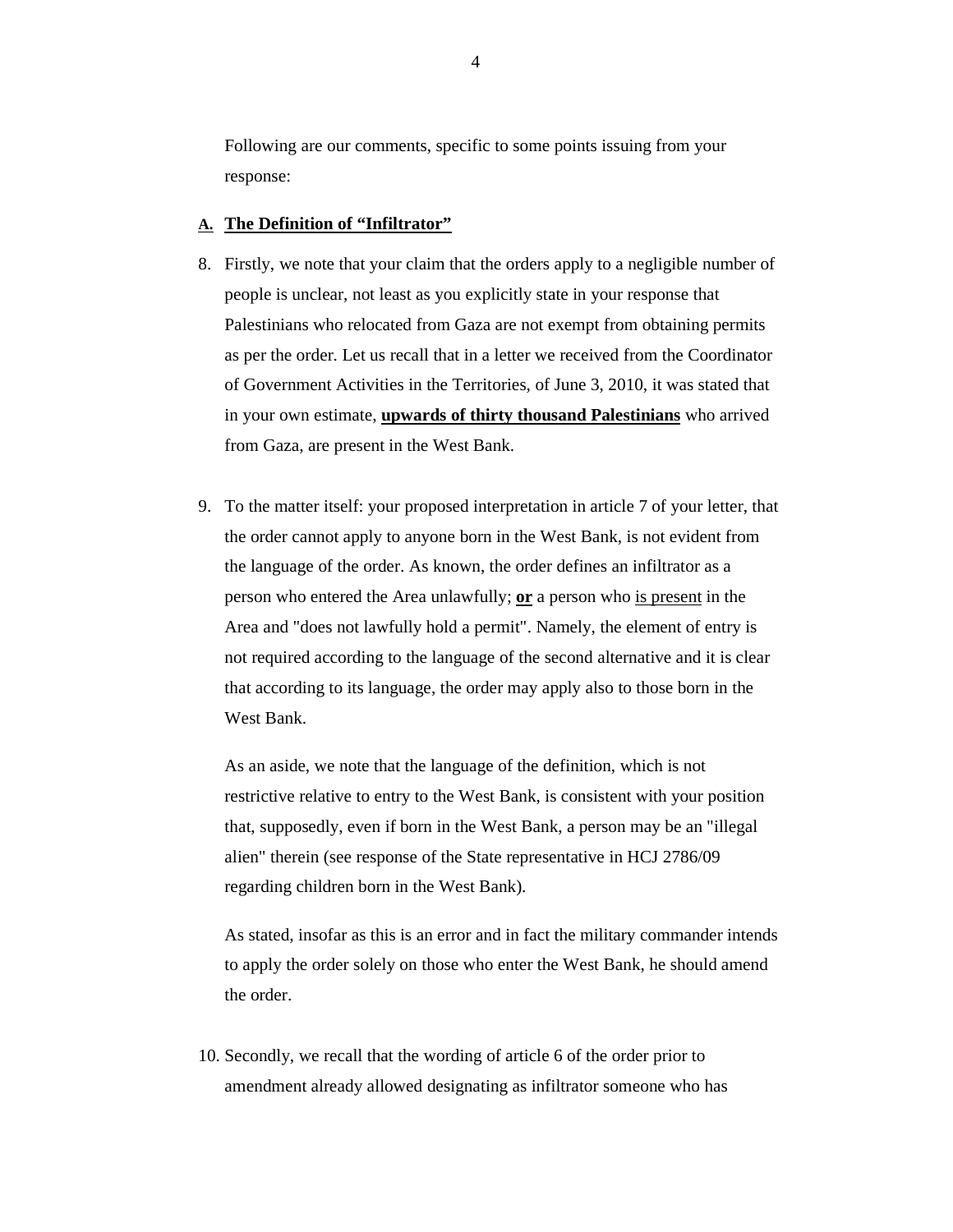entered the West Bank lawfully, if the permit he carried was violated or has expired. It stands to reason, that according to this definition, a person who entered lawfully could be expelled, if the permit he carried was indeed violated or had expired. Apparently this definition was found sufficient; however, six months prior to the amendment of the order, the military commander made attempts to use the order against persons who entered lawfully and with approval without their entry being limited in duration or made conditional – so, it follows, without "expiration of the permit" or "contravention of its terms" (HCJ 2786/09 **Salem**; HCJ 8729/09 **Suali**). I imagine you well remember the criticism of the Supreme Court (HCJ) of this position of yours, and your decisions to revoke the expulsion orders in both cases.

Insofar as the military commander's purpose was to benefit the local population, as you purport, the requirement to prove the expiration or violation of the permit should be kept in place. As stated, this is a substantive change of the prior definition; it is difficult to avoid the impression that the amendment was created to facilitate deportations even in cases where the military commander's approval to residency in the West Bank was never limited or made conditional to any degree.

- 11. I shall further add, on this issue, that the suspicion is amplified in view of the deletion of the provision which protects "residents of the Area". It is unclear why there was room to delete the definition of "resident of the Area" and the provision that stipulates presumed infiltration only relative to those without a document attesting to their residency in the Area.
- 12. As to the application of the orders to Israeli settlers, we merely note that according to these selfsame orders to which you referred in your response, any Israeli staying above forty eight hours in the area, must possess a permit issued by the military commander; additionally, any Israeli who relocated to the area must possess an individual permit in writing. It is unclear how Israelis cannot be considered "infiltrators", if not in possession of the required documentation

5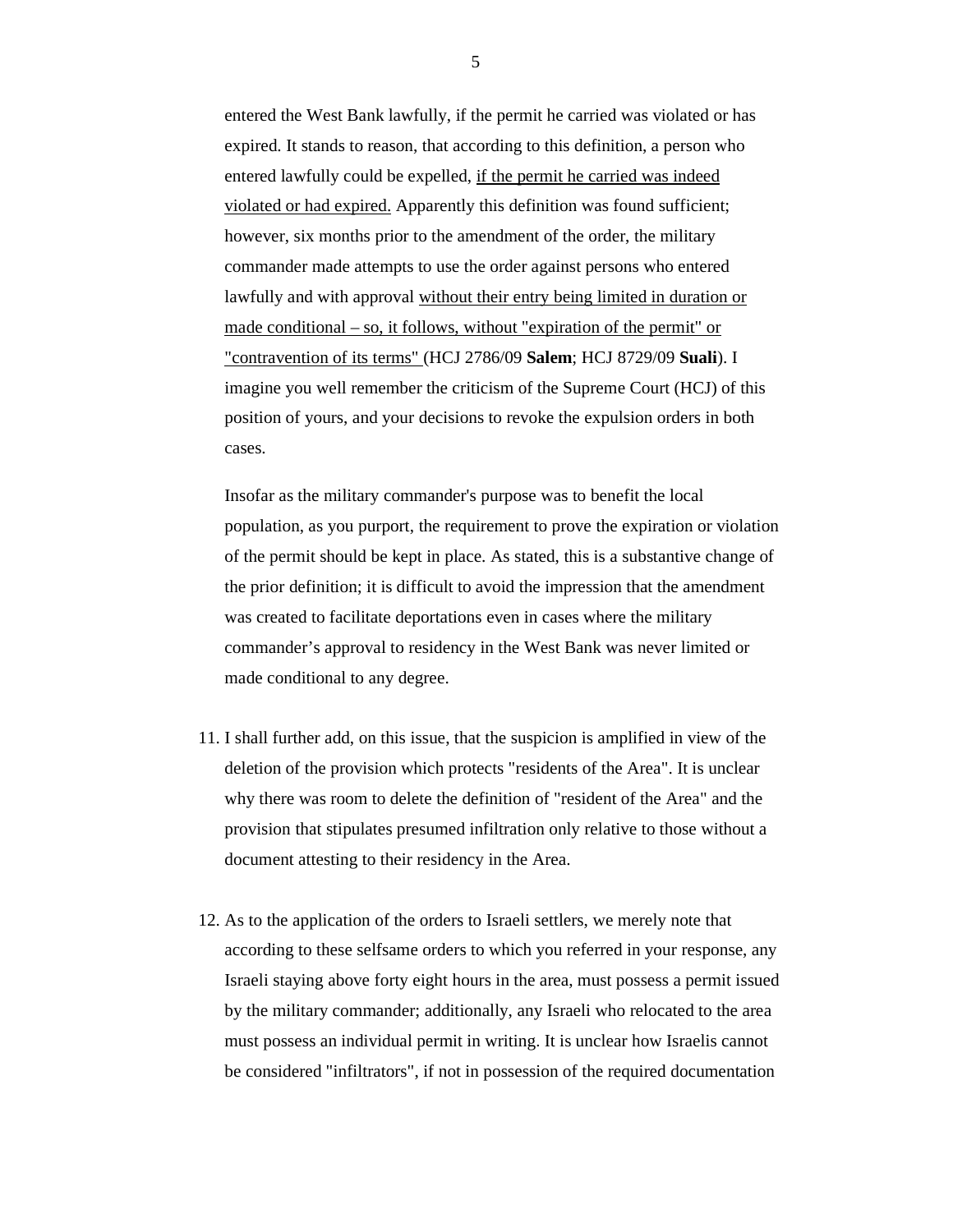as stipulated in the said Order. It is obvious that insofar as the implementation of the Orders will be carried out by the national or religious origin of the residents – as your letter seems to indicate– it therefore constitutes excessively wrongful discrimination.

13. Lastly we note that your consent to enter to the Palestinian population registry foreigners who submitted the appropriate application (as detailed in article 9 of your response), did not restrain you from instantly and unilaterally "voiding" the registration of a person as resident of the Occupied Territories – without authority or even a hearing procedure for the said person (see e.g.: HCJ 2074/10 **Hamed v. Military Commander of the West Bank**; HCJ 5201/09 **Abu Zweid v. Military Commander of the West Bank**; HCJ 821/10 **Atwan-Subeih v. Military Commander of the West Bank**; HCJ 1002/10 **Mahmoud v. Military Commander of the West Bank**; HCJ 822/10 **Zeidat v. Military Commander of the West Bank**).

Therefore, you yourself know that gaining residency in the framework of that gesture guarantees nothing to these individuals. As an aside, we note that we have no knowledge as to whether the applications of all those in this group, were processed in the first place.

#### **B. Criminal Liability**

14. As stated, in the past, criminal liability for "infiltration" rose only for whoever unlawfully entered the Area, after being in any of the four countries listed in the section. Any person entering lawfully or unlawfully from other countries (and, obviously, those born in the West Bank) could not be criminally charged. In our letter, we pointed the problems engendered by a sudden criminalization of a vast number of people, some of whom have long since established their lives in the West Bank, residing there with their families for many years. This is opposed to the principle of legality, as it may involve retroactive repercussions.

Your replies to us made no reference to this issue.

6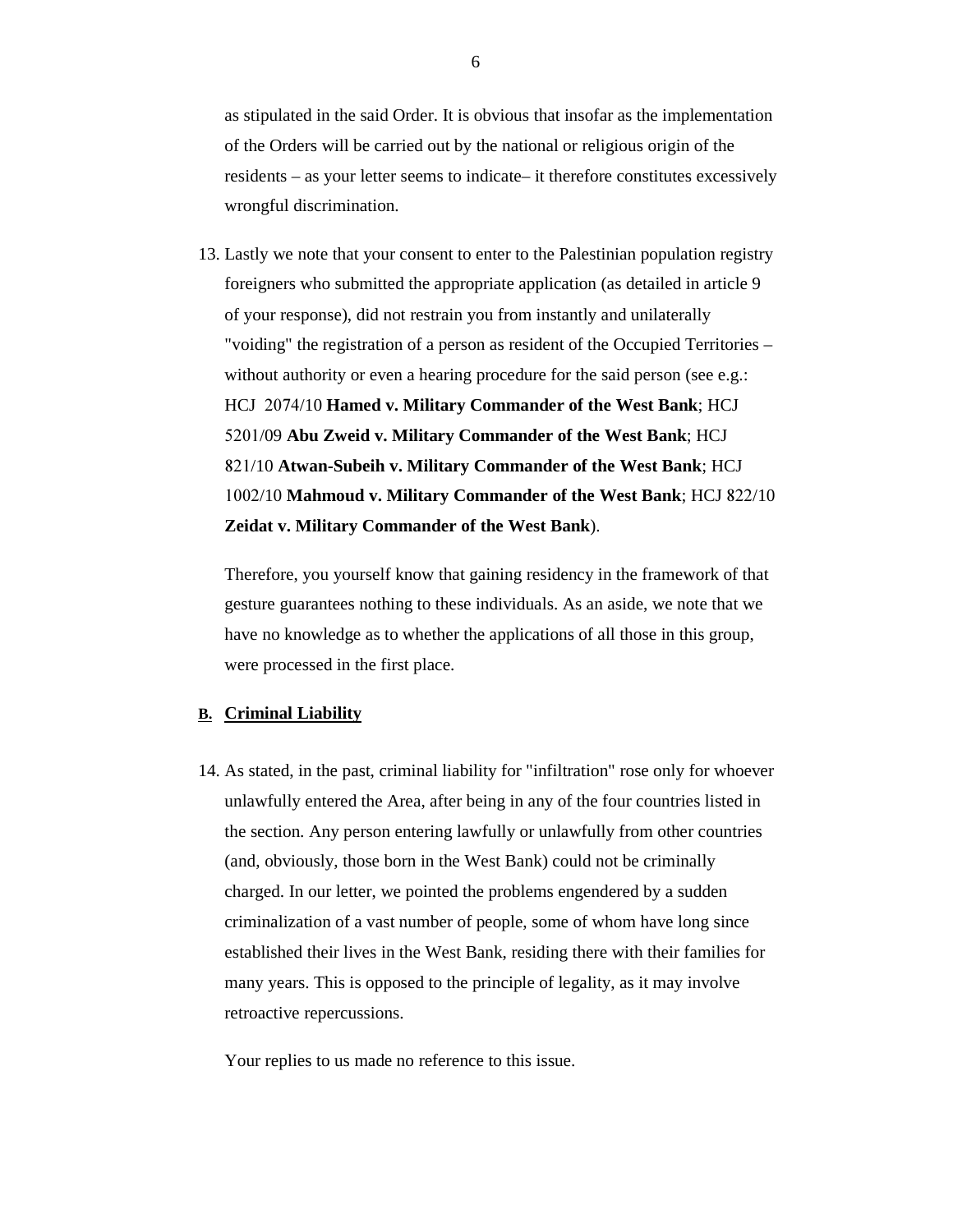#### **C. Judicial Review**

- 15. You explicitly state in your response that: "presenting the individual order for judicial review is not required in each and every case". Meaning, that despite your claim that the purpose of the amendment was to guarantee judicial review, in point of fact, it assures naught.
- 16. The issue is even more flagrant due to the absence of a provision allowing a person to initiate a plea to the courts or to the committee, to avert the deportation. The "interpretation" by which one may appeal to the committee, is not stipulated at all in the Orders as worded– this in contradiction, for example, to the current situation in Israeli law (section 13-17 of the Entry into Israel Law, 5712-1952.) that expressly guarantees that any person, **at any given time**, can challenge both an expulsion order (in the courts) and being in custody (in the Custody Court).
- 17. As said, insofar as an error is at issue, and the military commander intends to allow a person to appeal at any time to the court or the military committee, against both the expulsion order and custody, he should amend the order.
- 18. We add that in light of past experience of cases of swift expulsions to Gaza, at times despite the military commander's cognizance of an objection petition filed against it, therefore, the Order should, minimally, include an expressed stipulation to the effect that a person shall not be deported prior to his having the opportunity to bring his matter before the court and the court review it.
- 19. Finally we note that a reading of the Order regarding Security Provisions reveals that the committee does not hold the power to issue an interim order to delay the deportation.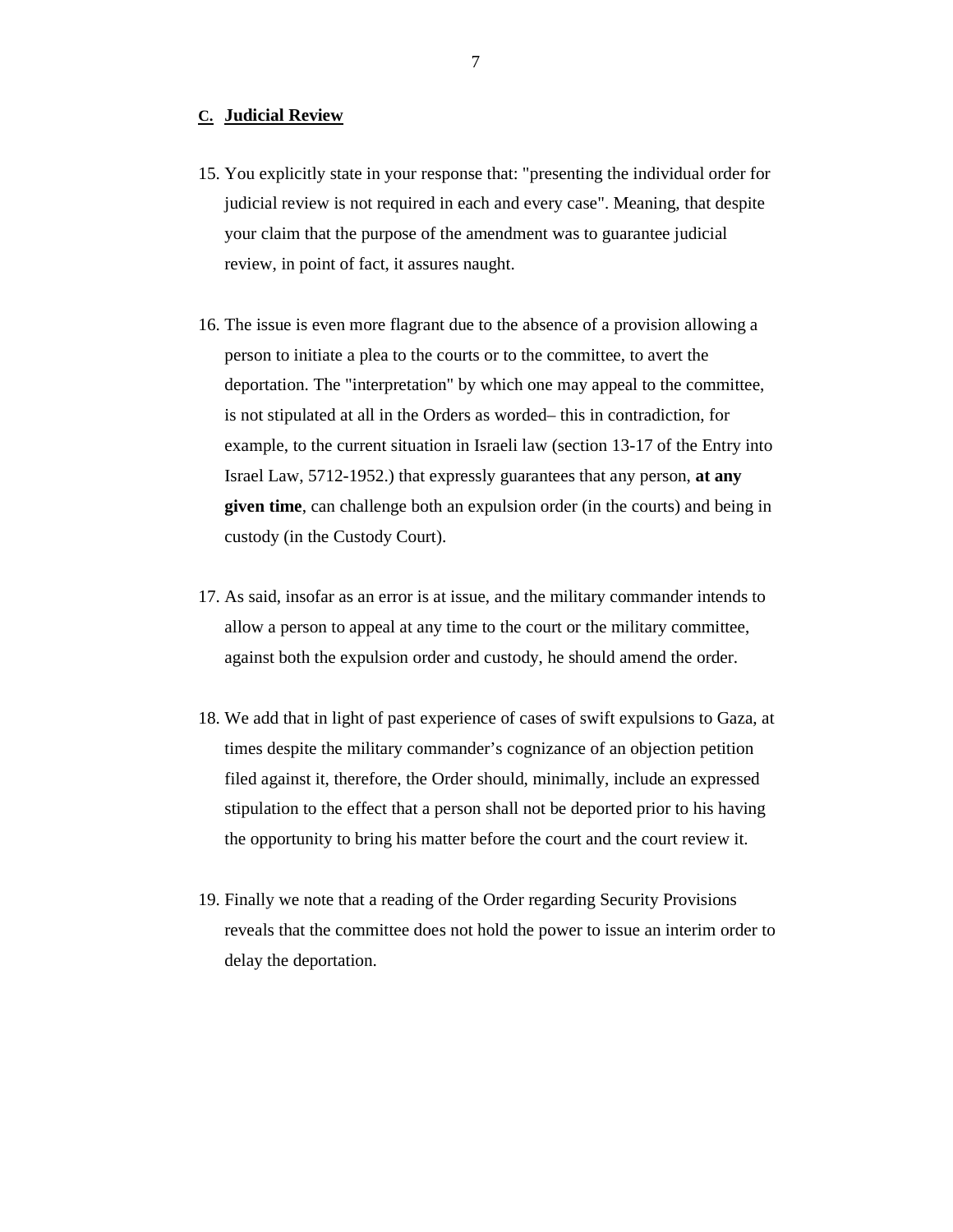#### **D. Holding in Custody**

- 20. Your response makes no reference to our claims regarding lengthy periods of holding in custody – twice the period under Israeli law (eight days for preliminary review before the committee versus four days within Israel; sixty days for periodic review versus thirty days within Israel). Although Israeli case-law recognized the disparity between Israeli law and military legislation, evidently, this has no bearing on the issue of a person's procedural rights. Also, even if not all of the disparities between Israeli legislation and military legislation are prima facie unacceptable, you supplied no substantive justification for the disparity in the issue at hand.
- 21. Secondly, only recently the court ordered the revocation of a demand made of a detainee to assist his own expulsion to any country, including those he has never visited, as a condition to his release on bail (HCJ 1268/10 **'Omar Mahmoud v. Military Commander of the West Bank Area**). Nonetheless, section 87.14(c) (1) of the Order regarding Security Provisions, incorporates a similar requirement under which a person **will not** be released from custody on bail if "the removal of the person held in custody from the Area is prevented or delayed due to … unjustified refusal to return to the country from whence he arrived to the Area or another country, if his return to the country from whence he arrived to the Area is not possible".
- 22. In your response you state yet again as a matter of interpretation that at issue is a "broadening circumstance whose purpose is to provide examples of considerations in this regard…". With respect, the order is worded as a clear and binding instruction that shackles judicial discretion, and absolutely prevents to order release on bail if the person held refuses to arrange his own expulsion, including to countries he has no contact with.

Incidentally, the committee's discretion is similarly shackled in cases where a security risk is associated to the person in custody – this despite the fact that the selfsame risk does not necessarily prevent release pending other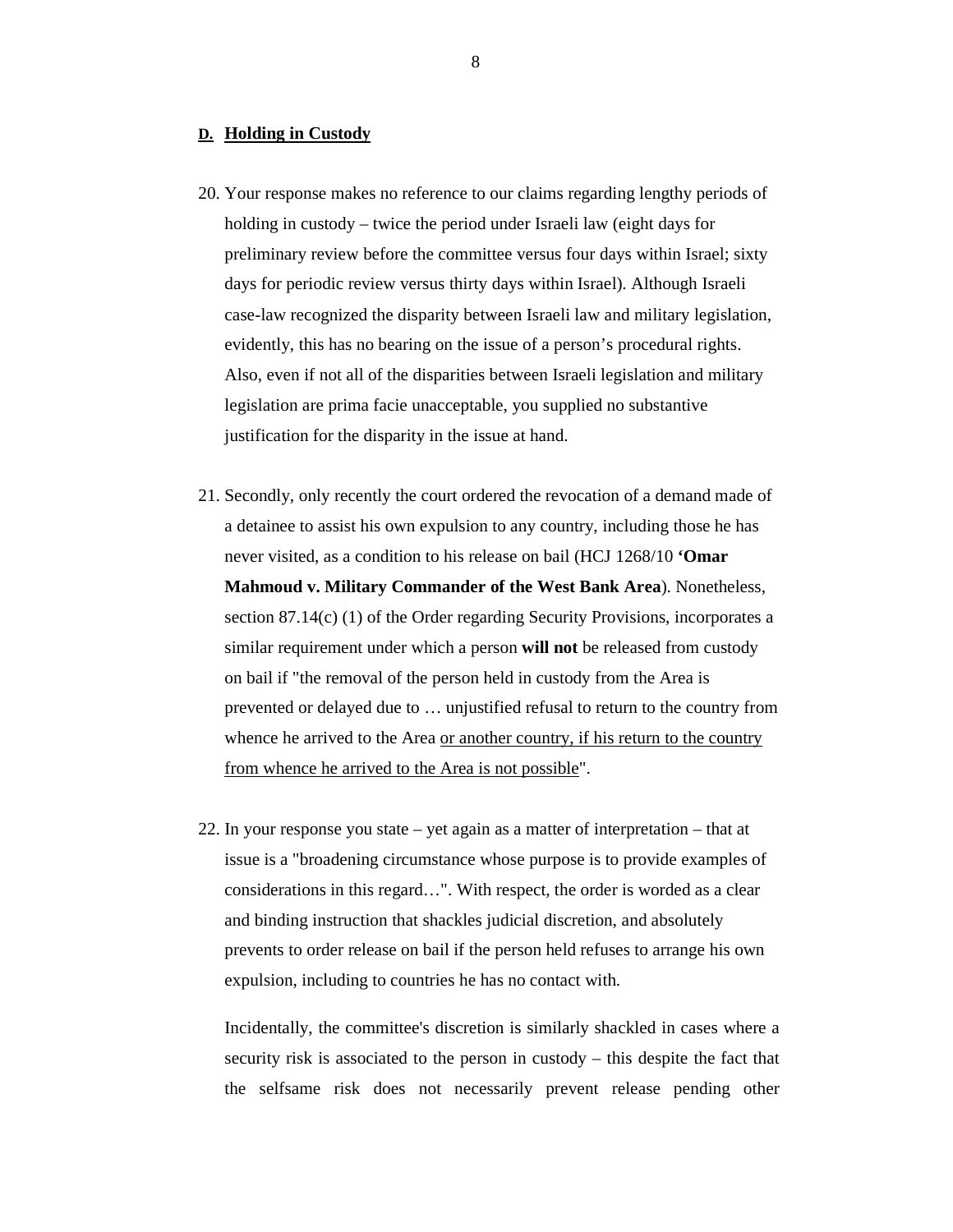procedures (such as, if, in criminal proceedings, the risk can be otherwise nullified).

### **E. Various Provisions**

23. Finally, we are puzzled by section 29 of your reply regarding persons ordered for release by the committee. In Israel, the status of a person ordered for release by the Custody Court, is expressly regulated in law by way of a permit. The reason for abstaining from holding in custody, or otherwise limit the rights of the said person, seems obvious. We are not concerned here whether the said permit for a person released, is issued by the committee or the military commander; But evidently, a person who is permitted to move freely, is entitled to receive a similar permit from either entity, and this should be expressly stipulated in the order.

#### **F. Conclusion**

- 24. Despite the claim put forth, that the said amendments serve merely to benefit those in custody, in point of fact, the amendments address entirely different issues, such as the definition of "infiltrator", and they exacerbate – in both substance and procedure – the condition of a vast number of people.
- 25. Your response reveals that this exacerbation shall befall Palestinians and their families, and not Israelis, despite, on the one hand, the express obligations regarding protected persons, and on the other, the express instructions obligating the possession of permits, directed precisely at Israelis.
- 26. Your responses portray your internal interpretations as, allegedly, seeking to diminish the harm we feared. Yet your refusal to in fact amend the orders in accordance with the statements and explications you wish to put forth, only serves to increase our concerns. As said, insofar as hasty wording is at issue, it should merely be corrected. In any event, we are of the opinion that something other than nuances or cosmetic alterations is at stake. The flaw is at the root of the Amendment to the Order regarding Prevention of Infiltration, and should